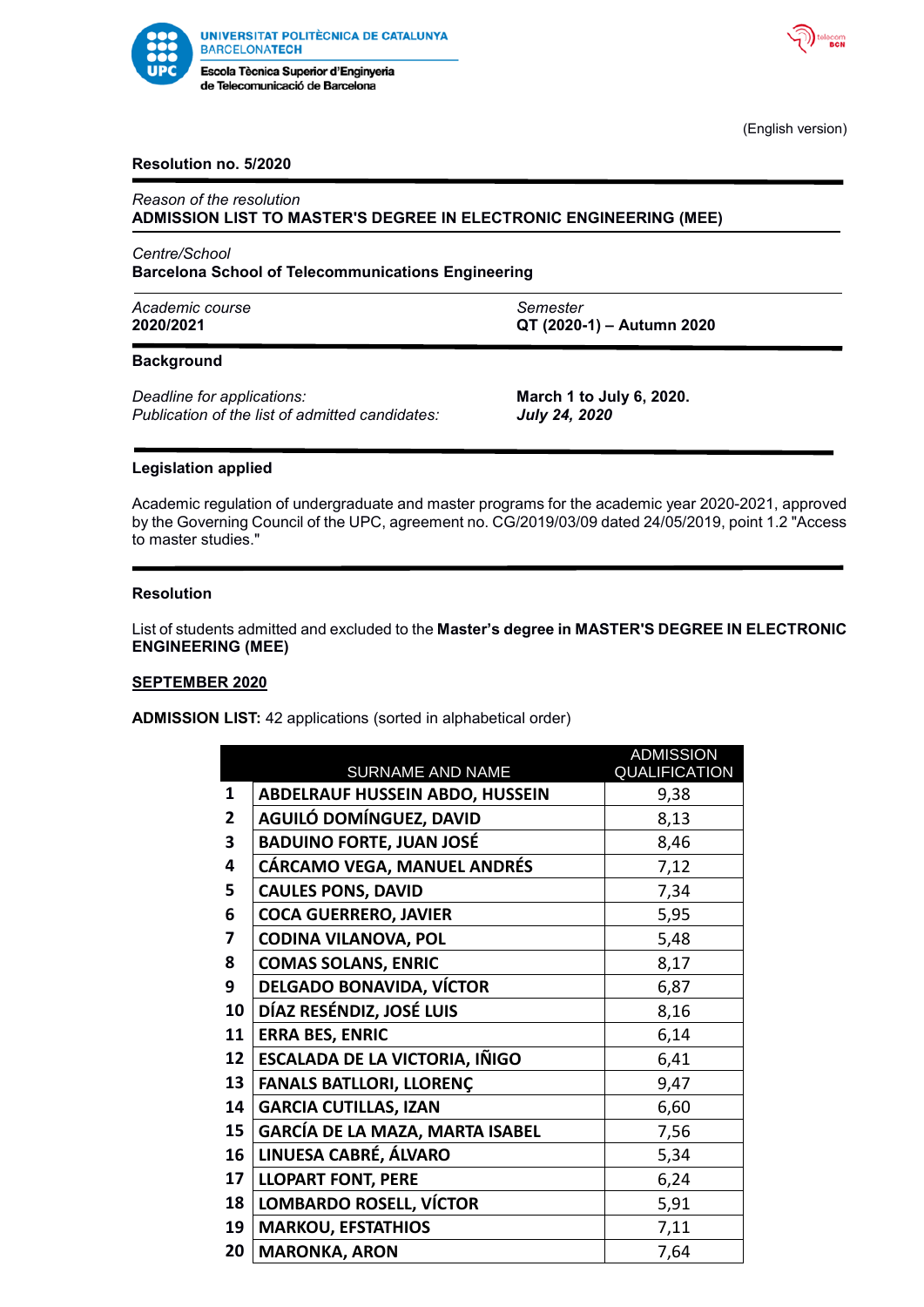

Escola Tècnica Superior d'Enginyeria de Telecomunicació de Barcelona

|    | SURNAME AND NAME                   | <b>ADMISSION</b><br>QUALIFICATION |
|----|------------------------------------|-----------------------------------|
| 21 | <b>MERCADÉ DE LUNA, MARÍA</b>      | 6,54                              |
| 22 | <b>MOLINA ARRIAGADA, MATIAS</b>    | 5,22                              |
| 23 | <b>MONTERO HERRERA, ALAN</b>       | 7,60                              |
| 24 | <b>MONTERO VISENT, ÁNGEL RUBÉN</b> | 8,60                              |
| 25 | <b>NOGUÉ I TORRENT, ALEX</b>       | 7,42                              |
| 26 | OLIVÉ I MUÑIZ, MARÇAL              | 7,97                              |
| 27 | <b>ORTEGA CASTRO, PAU</b>          | 6,90                              |
| 28 | PÉREZ JIMÉNEZ, QUIM                | 8,46                              |
| 29 | PRATS DOMENECH, GUILLEM            | 8,51                              |
| 30 | RAYA DI FRANCISCO, MARIANA CANDELA | 7,88                              |
| 31 | <b>RAYA MUNUERA, CARLOS</b>        | 8,10                              |
| 32 | RIBALDA GÁLVEZ, MIQUEL             | 7,63                              |
| 33 | <b>RIERA ROVIRA, ORIOL</b>         | 6.62                              |
| 34 | ROVIRA BUXADERA, ALEXANDRA         | 7,20                              |
| 35 | SAHA, UTTARIYO                     | 7,40                              |
| 36 | SANCHEZ, ANDREW ALEXANDER          | 4,60                              |
| 37 | SEIJAS HERNÁNDEZ, DANIEL           | 5,97                              |
| 38 | SHOJAEI SOLA, DAVID                | 7,24                              |
| 39 | SOLÉ LLOVERAS, JORDI               | 8,18                              |
| 40 | TAMBORERO ALBÁ, ARNAU              | 5,89                              |
| 41 | TREMOSA HERNÁNDEZ, ROGER           | 7,16                              |
| 42 | ZAMORA ROVIRA, XAVIER              | 5,37                              |

**ADMISSION LIST but not accepted by the student: 6** applications

|   | <b>D NUMBER</b> |
|---|-----------------|
| 1 | U10082330       |
| 2 | E25747047       |
| 3 | 54484103R       |
| 4 | Y5175004H       |
| 5 | EC4702061       |
| 6 | 48140518T       |
|   |                 |

# **EXCLUSION LIST** 6 applications

|                | ID            |                                                                              |
|----------------|---------------|------------------------------------------------------------------------------|
|                | <b>NUMBER</b> | <b>REASONS FOR EXCLUSION</b>                                                 |
| 1 <sup>1</sup> |               | V47530765   not sufficient curriculum                                        |
|                |               | 2 72274912B   inadequate degree for the right academic performance of master |
|                |               | 3 41600008T inadequate degree for the right academic performance of master   |
|                |               | 4 EC3887156   not sufficient curriculum                                      |
|                |               | 5   EH6242165   lack of entrance's requirements                              |
| 6 I            |               | E81024124   inadequate degree for the right academic performance of master   |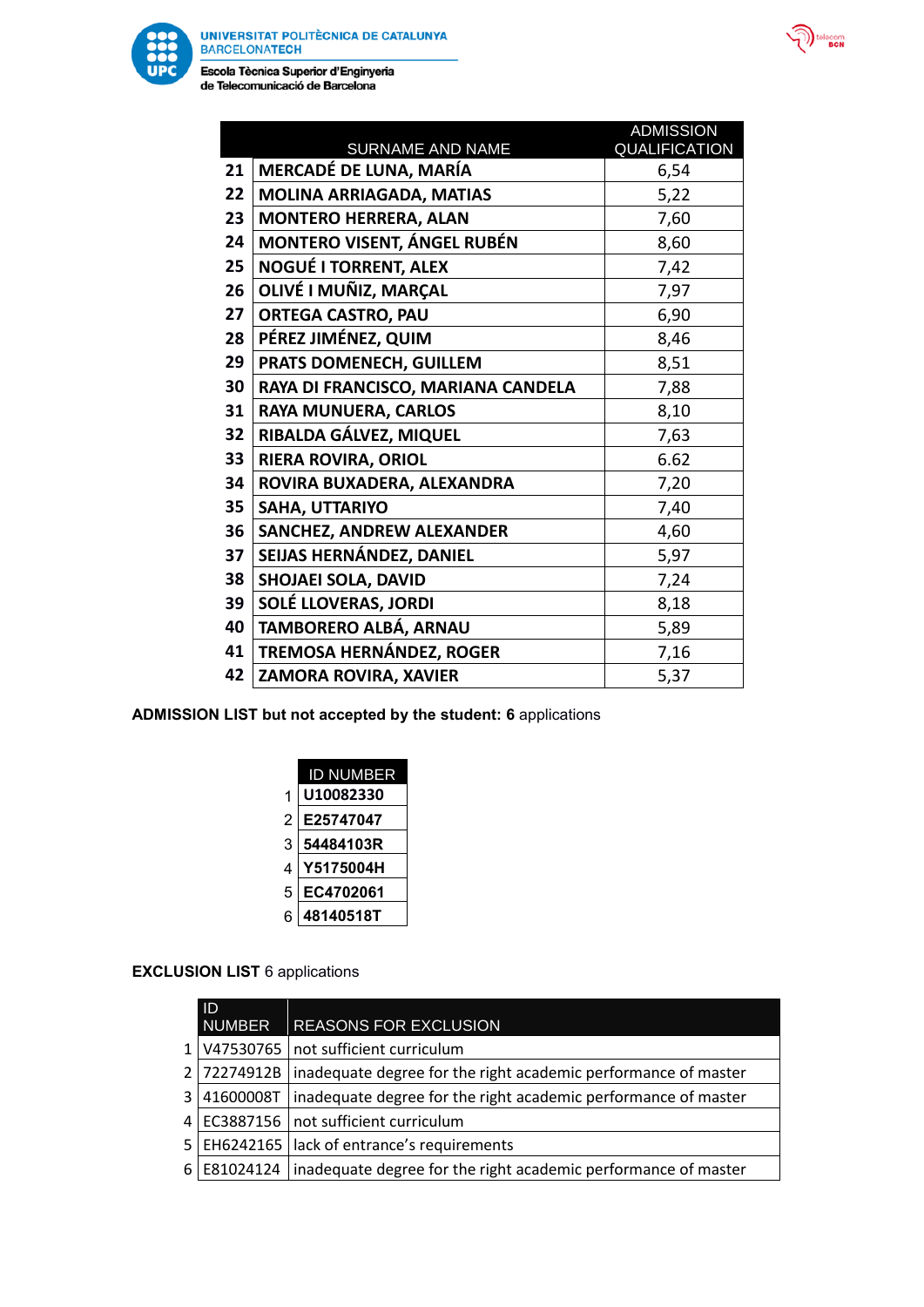

de Telecomunicació de Barcelona



# **Hearing period**

Starting from the day after the date of this resolution, you can present allegations to the competent body, which will be resolved within 10 days. Once this period is finished the resolution will be definitive, and appeal will be possible.

This is notified, adding that you this resolution does not exclude the administrative procedures, and is subject to lodging of an appeal, according to the provisions of Articles 114 and 115 of Law 4/1999 of 13 January, amending the Law 30/1992 of 26 November on the legal regime of Public Administrations and the common administrative procedures: Appeal to the Rector of the Universitat Politécnica de Catalunya (UPC) within one month from the day after the reception of this notification. All this without excluding any other appeal you might consider under the provisions of art. 58.2 of Law 30/1992 of 26 November.

## **Signature of the competent authority for the resolution and notification** The responsible of the Master's degree in **MASTER'S DEGREE IN ELECTRONIC ENGINEERING (MEE)**

Firmado digitalmente por Isidro Martín García el 27/07/2020 11:08:32

**.**

Isidro Martin Garcia

Barcelona July 24, 2020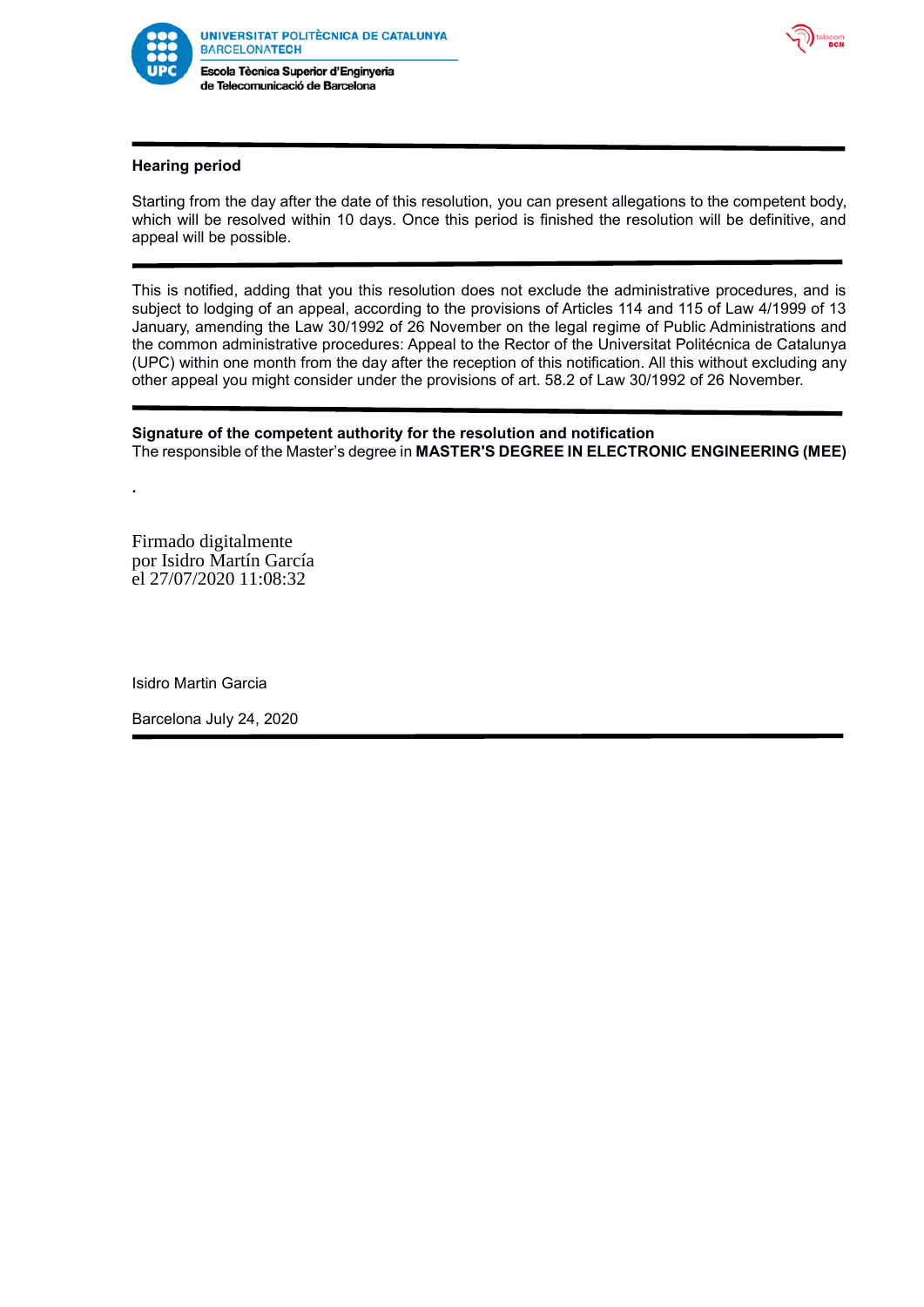



(versió catalana)

## **Resolution no. 5/2020**

# *Motiu de la resolució*

**LLISTAT D'ADMESOS al Màster Universitari en Màster Universitari en Enginyeria Electrònica (MEE)**

*Centre* ESCOLA TÈCNICA SUPERIOR DE TELECOMUNICACIONS DE BARCELONA (ETSETB)

*Curs acadèmic Quadrimestre* 2020/2021 QP (2020-1)

### **Antecedents**

*Termini de presentació de sol·licituds:* 1/3/2020 - 6/7/2021 *Publicació del llistat d'admesos:* 24/07/2020

#### **Fonaments de dret**

Normativa acadèmica dels estudis de grau i màster any acadèmic 2020-2021, aprovada pel Consell de Govern de la UPC, acord núm. CG/2019/03/09 de data 24/05/2019, punt 1.2 "Accés als estudis de màster".

## **Resolució**

Llistat d'estudiants admesos i estudiants exclosos per accedir als estudis de **Màster Universitari en Enginyeria Electrònica (MEE)**

### **SETEMBRE 2020**

**LLISTAT D'ADMESOS: 42** candidatures (Ordenats per ordre alfabètic).

|                | <b>COGNOMS I NOM</b>                   | QUALIFICA <u>CIÓ</u><br><b>D'ADMISSIÓ</b> |
|----------------|----------------------------------------|-------------------------------------------|
| 1              | <b>ABDELRAUF HUSSEIN ABDO, HUSSEIN</b> | 9,38                                      |
| $\overline{2}$ | AGUILÓ DOMÍNGUEZ, DAVID                | 8,13                                      |
| 3              | <b>BADUINO FORTE, JUAN JOSÉ</b>        | 8,46                                      |
| 4              | CÁRCAMO VEGA, MANUEL ANDRÉS            | 7,12                                      |
| 5              | <b>CAULES PONS, DAVID</b>              | 7,34                                      |
| 6              | <b>COCA GUERRERO, JAVIER</b>           | 5,95                                      |
| 7              | <b>CODINA VILANOVA, POL</b>            | 5,48                                      |
| 8              | <b>COMAS SOLANS, ENRIC</b>             | 8,17                                      |
| 9              | <b>DELGADO BONAVIDA, VÍCTOR</b>        | 6,87                                      |
| 10             | DÍAZ RESÉNDIZ, JOSÉ LUIS               | 8,16                                      |
| 11             | <b>ERRA BES, ENRIC</b>                 | 6,14                                      |
| 12             | <b>ESCALADA DE LA VICTORIA, IÑIGO</b>  | 6,41                                      |
| 13             | <b>FANALS BATLLORI, LLORENÇ</b>        | 9,47                                      |
| 14             | <b>GARCIA CUTILLAS, IZAN</b>           | 6,60                                      |
| 15             | GARCÍA DE LA MAZA, MARTA ISABEL        | 7,56                                      |
| 16             | LINUESA CABRÉ, ÁLVARO                  | 5,34                                      |
| 17             | <b>LLOPART FONT, PERE</b>              | 6,24                                      |
| 18             | LOMBARDO ROSELL, VÍCTOR                | 5,91                                      |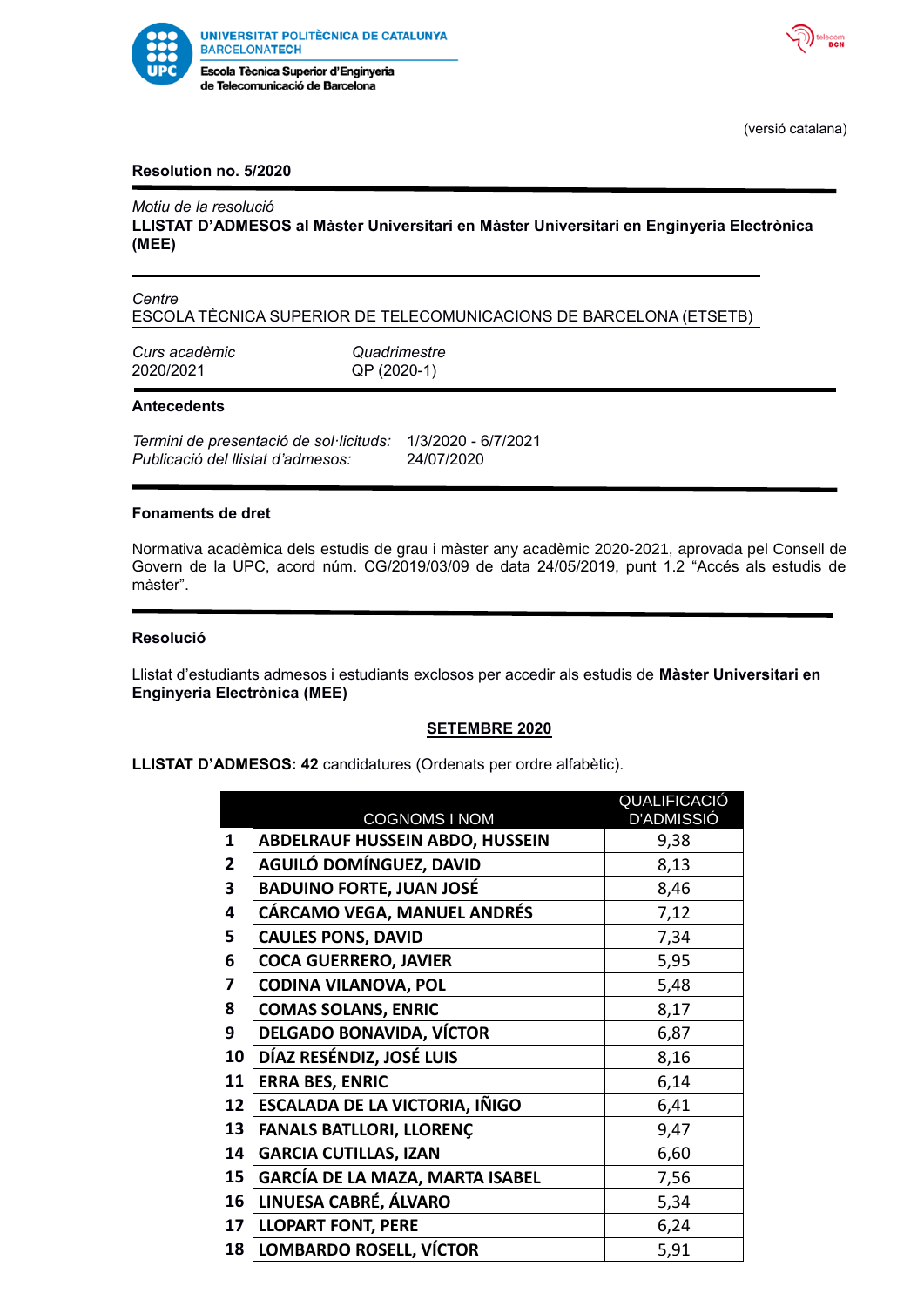

Escola Tècnica Superior d'Enginyeria de Telecomunicació de Barcelona

|    | <b>COGNOMS I NOM</b>               | <b>QUALIFICACIO</b><br><b>D'ADMISSIÓ</b> |
|----|------------------------------------|------------------------------------------|
| 19 | <b>MARKOU, EFSTATHIOS</b>          | 7,11                                     |
| 20 | <b>MARONKA, ARON</b>               | 7,64                                     |
| 21 | MERCADÉ DE LUNA, MARÍA             | 6,54                                     |
| 22 | <b>MOLINA ARRIAGADA, MATIAS</b>    | 5,22                                     |
| 23 | <b>MONTERO HERRERA, ALAN</b>       | 7,60                                     |
| 24 | <b>MONTERO VISENT, ÁNGEL RUBÉN</b> | 8,60                                     |
| 25 | NOGUÉ I TORRENT, ALEX              | 7,42                                     |
| 26 | OLIVÉ I MUÑIZ, MARÇAL              | 7,97                                     |
| 27 | <b>ORTEGA CASTRO, PAU</b>          | 6,90                                     |
| 28 | PÉREZ JIMÉNEZ, QUIM                | 8,46                                     |
| 29 | PRATS DOMENECH, GUILLEM            | 8,51                                     |
| 30 | RAYA DI FRANCISCO, MARIANA CANDELA | 7,88                                     |
| 31 | <b>RAYA MUNUERA, CARLOS</b>        | 8,10                                     |
| 32 | RIBALDA GÁLVEZ, MIQUEL             | 7,63                                     |
| 33 | RIERA ROVIRA, ORIOL                | 6.62                                     |
| 34 | ROVIRA BUXADERA, ALEXANDRA         | 7,20                                     |
| 35 | SAHA, UTTARIYO                     | 7,40                                     |
| 36 | SANCHEZ, ANDREW ALEXANDER          | 4,60                                     |
| 37 | SEIJAS HERNÁNDEZ, DANIEL           | 5,97                                     |
| 38 | SHOJAEI SOLA, DAVID                | 7,24                                     |
| 39 | SOLÉ LLOVERAS, JORDI               | 8,18                                     |
| 40 | TAMBORERO ALBÁ, ARNAU              | 5,89                                     |
| 41 | TREMOSA HERNÁNDEZ, ROGER           | 7,16                                     |
| 42 | ZAMORA ROVIRA, XAVIER              | 5,37                                     |

 $\overline{\phantom{a}}$ 

ecom<br>BCN

**LLISTAT D'ADMESOS: que no han acceptat la plaça: 6** 

|                | Núm. ID   |
|----------------|-----------|
| 1              | U10082330 |
| $\overline{2}$ | E25747047 |
| 3              | 54484103R |
| 4              | Y5175004H |
| 5              | EC4702061 |
| 6              | 48140518T |

**LLISTAT D'EXCLOSOS:** 6 candidatures

| Núm. ID | <b>MOTIU D'EXCLUSIÓ</b>                                                        |
|---------|--------------------------------------------------------------------------------|
|         | 1 V47530765   currículum no suficient                                          |
|         | 2 72274912B titulació d'accés no adient pel correcte aprofitament del màster   |
|         | 3 41600008T titulació d'accés no adient pel correcte aprofitament del màster   |
|         | 4 EC3887156   currículum no suficient                                          |
|         | 5   EH6242165   no compleix els requisits d'accés                              |
|         | 6 E81024124   titulació d'accés no adient pel correcte aprofitament del màster |